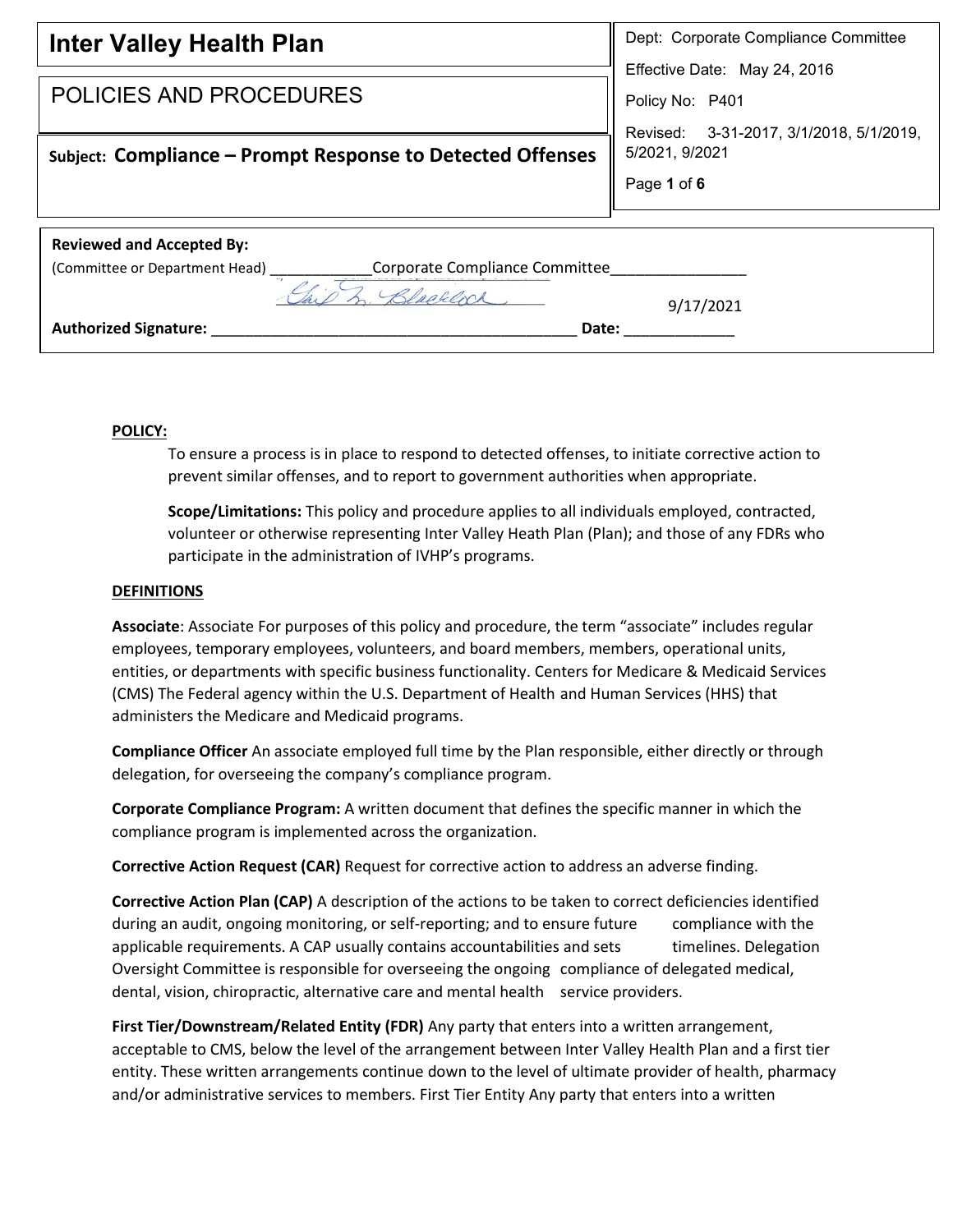| <b>Inter Valley Health Plan</b>                                  | Dept: Corporate Compliance Committee    |  |
|------------------------------------------------------------------|-----------------------------------------|--|
|                                                                  | Effective Date: May 24, 2016            |  |
| <b>POLICIES AND PROCEDURES</b>                                   | Policy No: P401                         |  |
|                                                                  | Revised: 3-31-2017, 3/1/2018, 5/1/2019, |  |
| Subject: Compliance – Prompt Response to Detected Offenses       | 5/2021, 9/2021                          |  |
|                                                                  | Page 2 of 6                             |  |
|                                                                  |                                         |  |
| <b>Reviewed and Accepted By:</b>                                 |                                         |  |
| Corporate Compliance Committee<br>(Committee or Department Head) |                                         |  |
| 1 Rhablock                                                       | 9/17/2021                               |  |
| Authorized Signature:<br>Date:                                   |                                         |  |

arrangement acceptable to CMS with Inter Valley Health Plan to provide administrative services or health care or pharmacy services for a Medicare eligible individual under a MA or Part D Plan. The term will also include delegates, such as providers, third party administrators, or other entities who have been delegated responsibility for activities defined in this policy.

**Governing Body** means that group of individuals at the highest level of governance of the sponsor, such as the Board of Directors or the Board of Trustees, who formulate policy and direct and control the sponsor in the best interest of the organization and its enrollees. As used in this chapter, governing body does not include C-level management such as the Chief Executive Officer, Chief Operations Officer, Chief Financial Officer, etc., unless persons in those management positions also serve as directors or trustees or otherwise at the highest level of governance of the sponsor.

**Medicare Advantage (MA)** An organization that is a public or private entity organized and licensed by a state as a risk-bearing entity that is certified by CMS as meeting the requirements to offer an MA plan. Medicare Advantage Organization (MAO) An organization that is a public or private entity organized and licensed by a State as a risk-bearing entity that is certified by CMS as meeting the requirements to offer an MA plan.

## **PROCEDURE**

- Inter Valley Health Plan follows the Centers for Medicare & Medicaid Services (CMS) requirements contained in the Medicare Compliance Program Guidance as well as Parts 422 and 423 of Title 42 of the Code of Federal Regulations (CFR). It is the policy of Inter Valley Health Plan to comply with all applicable regulations and guidance related to MA and Part D lines of business
- Inter Valley Health Plan implement appropriate corrective actions in response to potential or identified non-compliance with applicable requirements. See detailed policies: "P202 Reporting Potential Issues of Fraud and Non-Compliance and P201 Duties of Compliance Officer and Corporate Compliance Committee
- Non-compliance with regulations or guidance applicable to Medicare programs may be identified through: ·
	- o Internal Audit department auditing;
	- o Compliance and Corporate Compliance ongoing risk assessment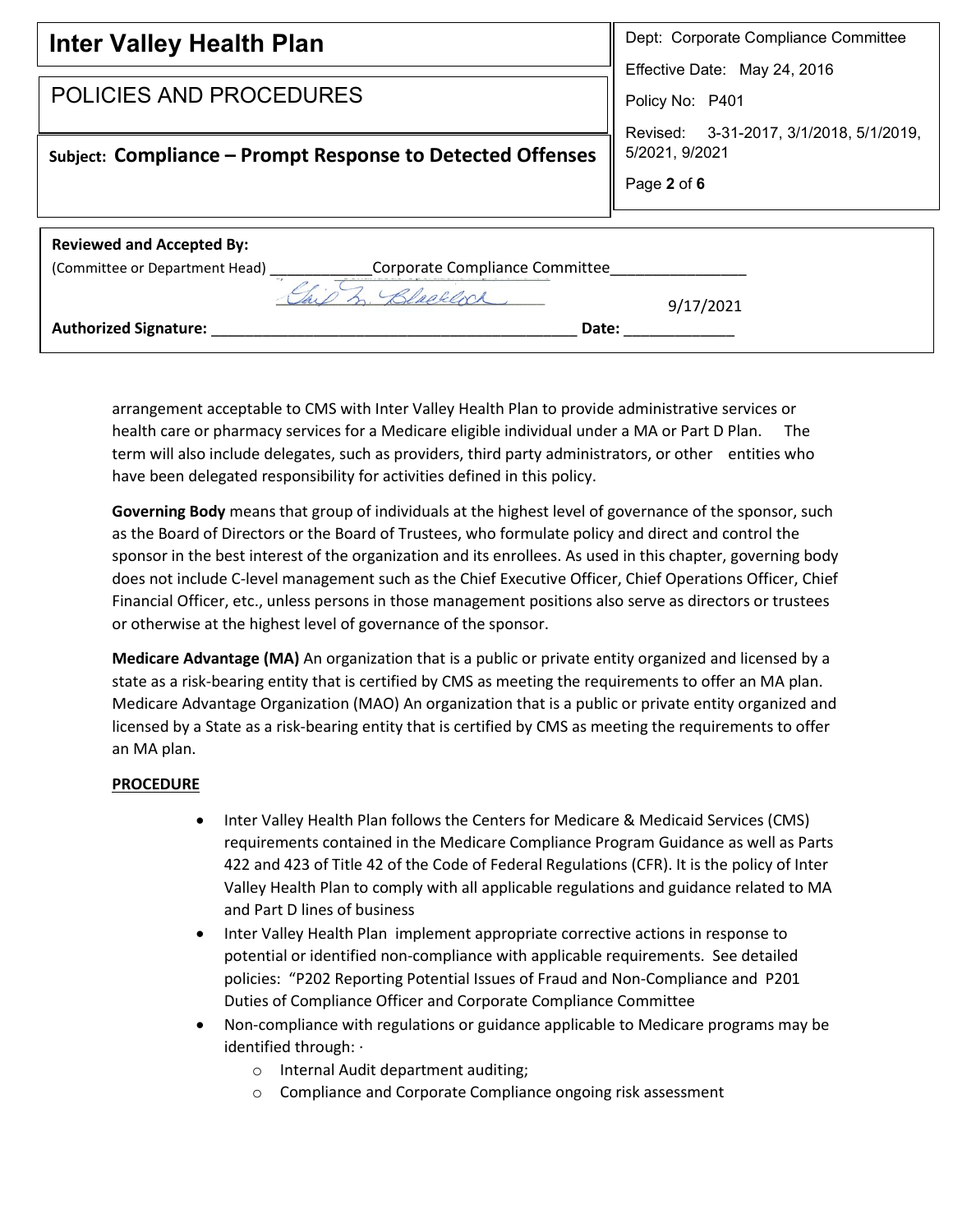| <b>Inter Valley Health Plan</b>                                  | Dept: Corporate Compliance Committee                       |
|------------------------------------------------------------------|------------------------------------------------------------|
| <b>POLICIES AND PROCEDURES</b>                                   | Effective Date: May 24, 2016                               |
|                                                                  | Policy No: P401<br>Revised: 3-31-2017, 3/1/2018, 5/1/2019, |
| Subject: Compliance - Prompt Response to Detected Offenses       | 5/2021, 9/2021                                             |
|                                                                  | Page 3 of 6                                                |
| <b>Reviewed and Accepted By:</b>                                 |                                                            |
| Corporate Compliance Committee<br>(Committee or Department Head) |                                                            |
| 2 Blacklock                                                      | 9/17/2021                                                  |
| <b>Authorized Signature:</b><br>Date:                            |                                                            |
|                                                                  |                                                            |

- o Auditing and/or monitoring;
- o Special Investigations Unit (SIU) activities,
- o delegation oversight,
- $\circ$  direct reporting via in person, mail, fax, or hotline
- All identified issues or potential issues, regardless of how they are reported, are reviewed by the Compliance Officer taking into consideration the following:
	- Does the issue have a negative impact on beneficiaries?  $\cdot$
	- How many beneficiaries are affected? ·
	- Is there significant harm or potential harm to members?
	- Could the issue result in a high volume of calls or complaints to CMS or the Plan?  $\cdot$
	- Does the issue impact access to care for beneficiaries? ·
	- Is the deficiency a result of a systemic issue that may impact the Company's ability to comply with applicable requirements?
	- Does the issue require CMS intervention to resolve? ·
	- Could there be political or media interest in the issue that could generate calls to CMS?
	- Does the issue involve or was it caused by a delegate or vendor over whom the Plan has oversight responsibility?
	- Did the issue involve or impact a key compliance area of focus, such as enrollment/disenrollment, sales/marketing allegations, appeals and grievances, delegated vendors and access to prescription drugs?
		- o If the Compliance Officer working with the Corporate Compliance Committee and/or legal counsel determines the issue is reportable to CMS, law enforcement, or any other governmental agency.
			- potential non-compliance issue will be reported within 48 hours of identification.
		- o The Compliance Officer tracks Issue of non-compliance
		- o Intervention and/or disciplinary action may be issued if corrective action deliverables are not completed timely and the delay is not justified.
		- o All reports are closed within 60 days.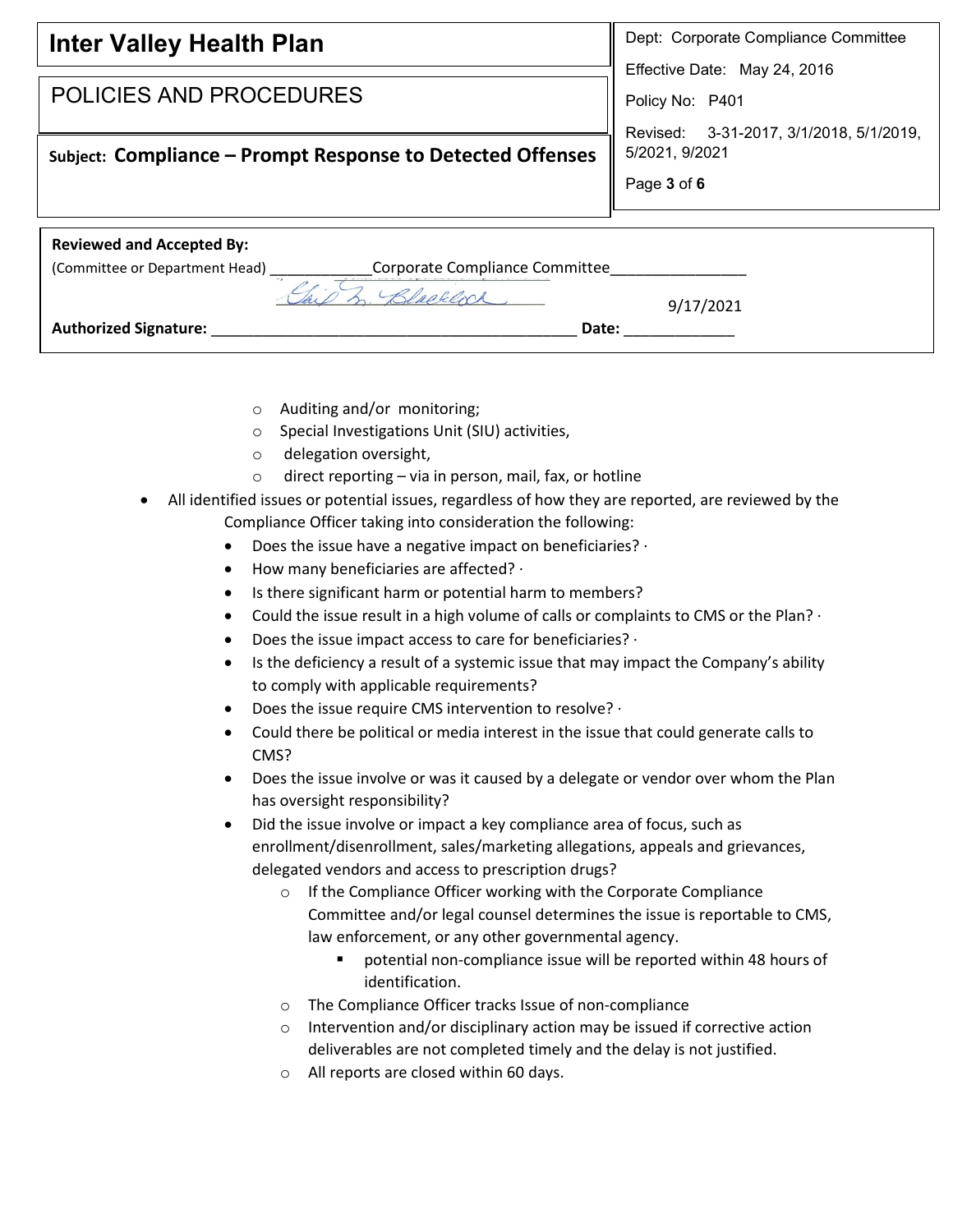| <b>Inter Valley Health Plan</b>                                   | Dept: Corporate Compliance Committee    |  |
|-------------------------------------------------------------------|-----------------------------------------|--|
|                                                                   | Effective Date: May 24, 2016            |  |
| <b>POLICIES AND PROCEDURES</b>                                    | Policy No: P401                         |  |
|                                                                   | Revised: 3-31-2017, 3/1/2018, 5/1/2019, |  |
| Subject: Compliance - Prompt Response to Detected Offenses        | 5/2021, 9/2021                          |  |
|                                                                   | Page 4 of 6                             |  |
|                                                                   |                                         |  |
| <b>Reviewed and Accepted By:</b>                                  |                                         |  |
| Corporate Compliance Committee_<br>(Committee or Department Head) |                                         |  |
| $\overline{a}$<br>Blacklock                                       | 9/17/2021                               |  |
| <b>Authorized Signature:</b><br>Date:                             |                                         |  |
|                                                                   |                                         |  |

- o Any reported issue that affects member access to care or well-being (including financial wellbeing) is escalated to Corporate Compliance Committee
	- Corporate Compliance Committee intervention based on circumstances, should the corrective action plan due date fall past due beyond 30 days.
		- Impactful scenarios may include:
			- o Declared Natural Disaster
			- o Delays due to systems implementations
			- o FDR declared staffing issues with root cause
- o Corrective Action Plans (CAP) may be required when deficiencies are identified through auditing or monitoring activities.
	- CAP tasks typically include, but may not be limited to:  $\cdot$ 
		- Review and revision, as applicable, of policies, procedures, desktop work instructions, workflows, member materials, , to ensure compliance with CMS regulation and guidelines; ·
		- Training of applicable staff on policies, procedures, desktop work instructions, workflows, member materials,
		- Periodic self-auditing/monitoring by the applicable functional areas process to ensure compliance is achieved and maintained.
- Failure to cooperate with the CAP process may result in disciplinary action, up to and including termination of employment, or termination of delegated responsibility and/or contract with the organization.
- The Compliance Officer reviews CAPs developed and associated tasks to determine if it is reasonable to expect compliance to be achieved and maintained once the root cause is identified, beneficiary impact analysis performed (if applicable), the corrective action plan is effectuated and brought to the Corporate Compliance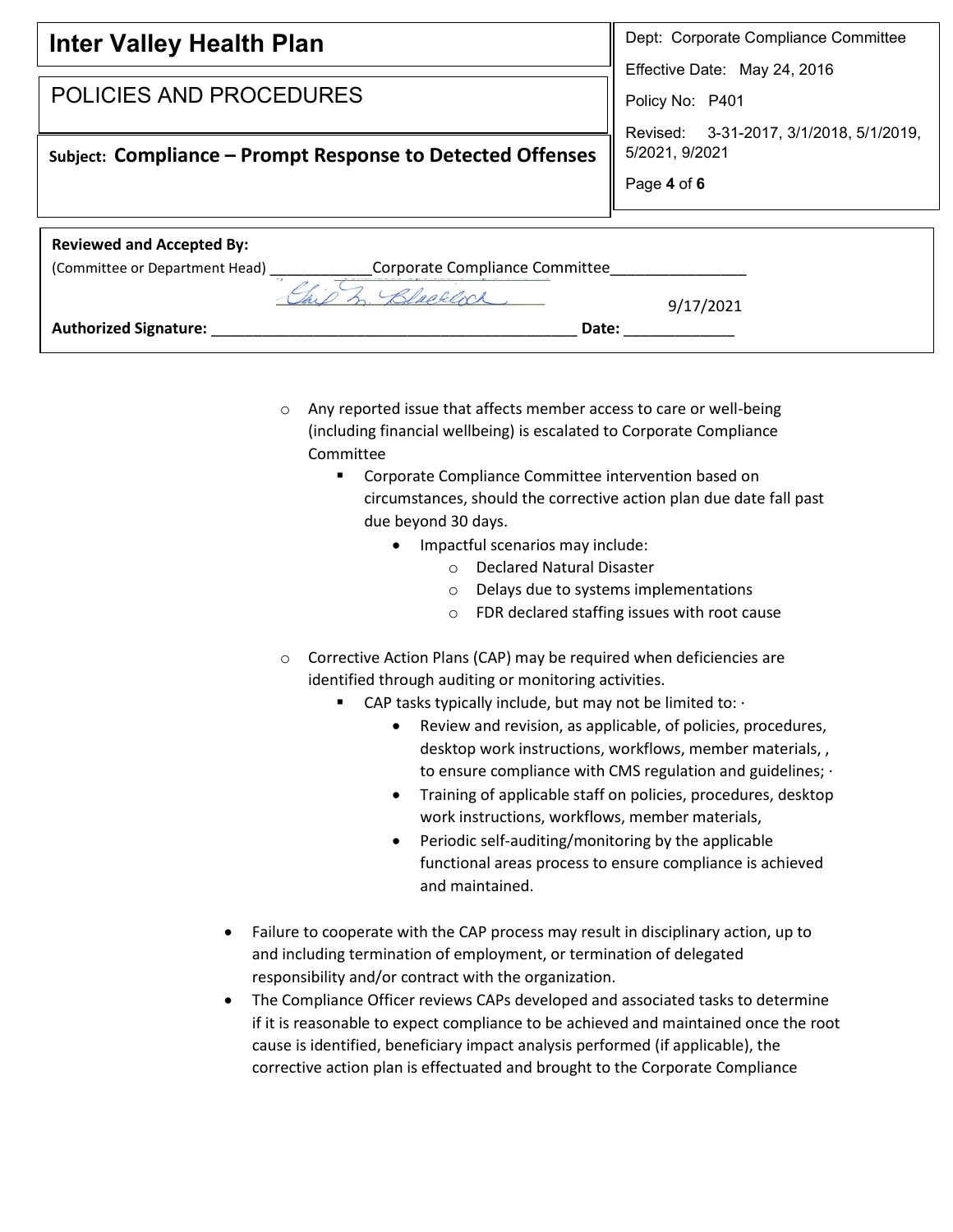| <b>Inter Valley Health Plan</b>                                  | Dept: Corporate Compliance Committee    |  |
|------------------------------------------------------------------|-----------------------------------------|--|
|                                                                  | Effective Date: May 24, 2016            |  |
| POLICIES AND PROCEDURES                                          | Policy No: P401                         |  |
|                                                                  | Revised: 3-31-2017, 3/1/2018, 5/1/2019, |  |
| Subject: Compliance – Prompt Response to Detected Offenses       | 5/2021, 9/2021                          |  |
|                                                                  | Page 5 of 6                             |  |
|                                                                  |                                         |  |
| <b>Reviewed and Accepted By:</b>                                 |                                         |  |
| Corporate Compliance Committee<br>(Committee or Department Head) |                                         |  |
| 1 Rlaakloch                                                      | 9/17/2021                               |  |
| <b>Authorized Signature:</b><br>Date:                            |                                         |  |

Committee with a recommendation to approve and move towards validation, if acceptable.

- o If concerns are identified, the Compliance Officer working with the Corporate Compliance Committee addresses concerns with the functional area owner
	- Functional area owner of the CAP works to revise the corrective action plan as appropriate and resubmits for CAP acceptance by Compliance Officer and Corporate Compliance Committee.
- First Tier/Downstream Related Entities**:** IVHP requires all FDRs to submit a CAP when deficiencies are identified through
	- o compliance audits,
	- o ongoing monitoring
	- o or self-reporting.
- Delegation Oversight Committee reviews FDR CAPs developed and associated tasks to determine if it is reasonable to expect compliance to be achieved and maintained once the root cause is identified, beneficiary impact analysis performed (if applicable), the corrective action plan is effectuated and brought to the Corporate Compliance Committee with a recommendation to approve and move towards validation, if acceptable.
	- o If concerns are identified, the Delegation Oversight Committee working with the FDR Compliance Auditor addresses concerns with the FDR
		- FDR owner of the CAP works to revise the corrective action plan as appropriate and resubmits for CAP acceptance by Delegation Oversight Committee.
		- Any continued non-compliance by FDR is escalated to the Compliance Officer and Corporate Compliance Committee for intervention via phone outreach and/or letter to the FDR stating contractual obligations; regulatory requirements to bring FDR into compliance.
	- o Inter Valley Health Plan will take administrative action, which may include termination of the contract, if an FDR does not comply with a CAP or does